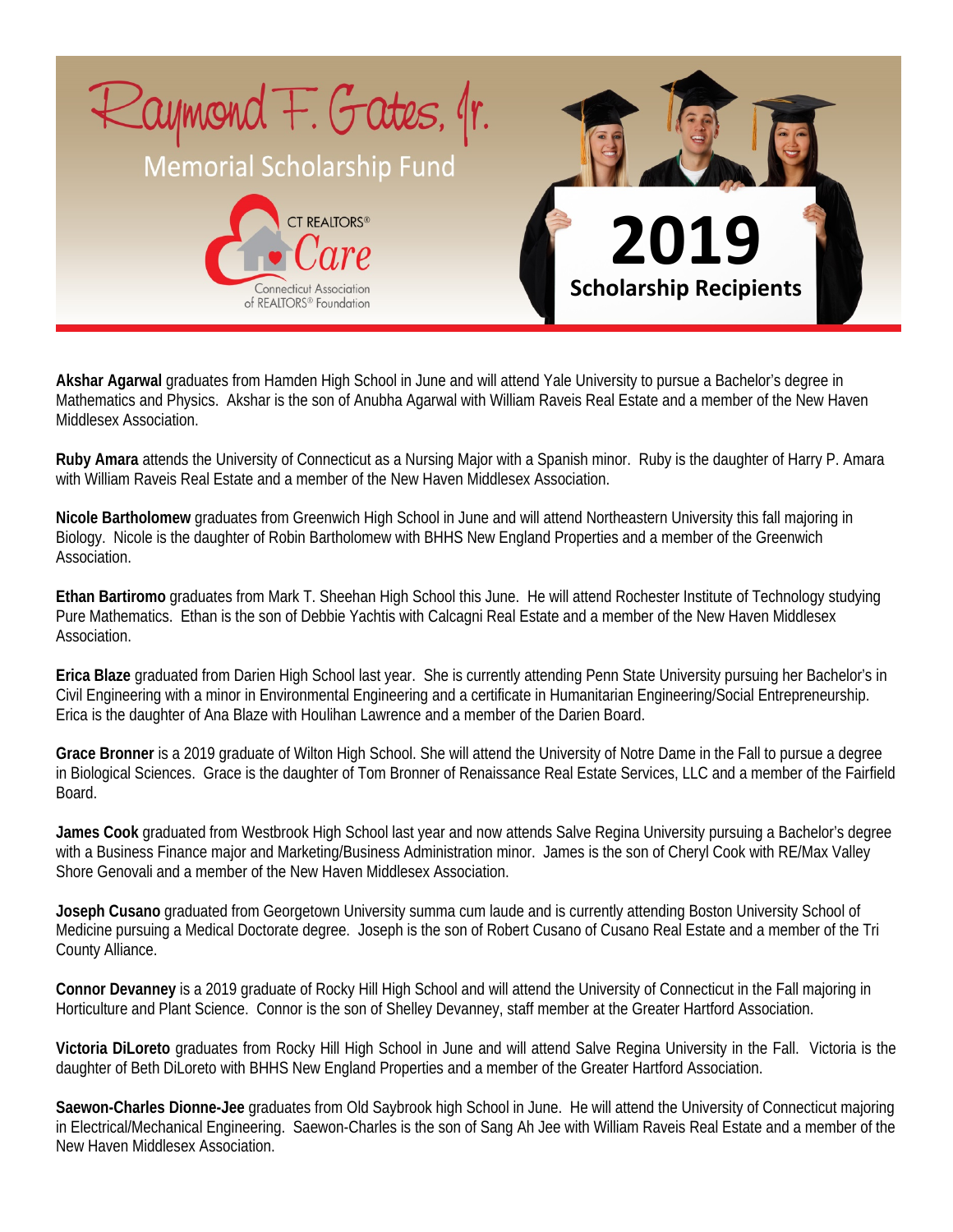**Ryan DuVerger** will graduate from Glastonbury High School in June and attend Quinnipiac University in the Fall to study Finance and Marketing. He is the son of Felix DuVerger with BHHS New England Properties and a member of the Greater Hartford Association.

**Gia Eapen** is a graduate of Northwestern University currently attending Robert Larner, M.D. College of Medicine at the University of Vermont pursuing her Doctor of Medicine (M.D.). She is the daughter of Rose Eapen with BHHS New England Properties and a member of the Eastern CT Association.

**Jeremy Fertig** will graduate from Greenwich High School this June. He plans to attend Duke University's Pratt School of Engineering in the fall to obtain a Bachelor's degree in Electrical Engineering with a minor in Energy Engineering. Jeremy is the son of Ronald Fertig from William Raveis Real Estate and a member of the Greenwich Association.

**John Gatt** graduates from Brien McMahon High School in June. He will attend Santa Clara University in the fall as a Finance major with a minor in real estate. John is the son of Peter Gatt with William Raveis Real Estate and a member of the Darien Board.

**Amanda Gervais** is a 2016 graduate of Ridgefield High School who is currently attending UConn as a Finance major with a minor in Math. She is the daughter of Paul Gervais with William Pitt Sotheby's International Realty and a member of the Ridgefield Board.

**Benjamin Grass** will graduate from Wilton High School in June and plans to attend Cornell University where he will pursue a Bachelor's degree in Computer Science. Benjamin is the son of Christopher Grass of Keller Williams Prestige Properties and a member of the Stamford Board.

**Theodore Gregor** graduates from Northwestern Regional High School in June. He will attend the University of Connecticut in the Fall where he will study Computer Science and Engineering. He is the son of Mike Gregor of Cohen Agency and a member of the Greater Hartford Association.

**Cheyenne Harris-Starling** graduated from the Global Experience Magnet School in 2016. She currently attends the University of Connecticut where she majors in Cognitive Science with a minor in Neuroscience and Psychology. Cheyenne is the daughter of Rosemary Harris of Hudson Home Services and a member of the Greater Hartford Association.

**Jessica Hart** is attending Springfield College in pursuit of a Bachelor's degree majoring in Physical Therapy and minoring in Biology. She is the daughter of Kerry Hart with William Raveis Real Estate and a member of the New Haven Middlesex Association.

**Briana Krasowski** will graduate from Newtown High School in June and plans to pursue a degree in either Nursing/Psychology or Business Administration at Roger Williams University in the fall. Briana is the daughter of Amy Jeanfaivre with Realty 3 CT and a member of the Newtown Board.

**Nick Langello** graduated from Xavier High School in 2016 and is currently attending St. John's University as a Criminal Justice Major with a minor in International Studies. Nick is the son of Nicholas D. Langello, Jr. with Sell Some Property and a member of the New Haven Middlesex Association.

**Bridget LaSala** currently attends Villanova University College of Engineering with a major in Civil Engineering and a minor in Aerospace Engineering. Bridget is the daughter of Mary Evan with BHHS New England Properties and a member of the Greater Fairfield Board.

**Jack Littlefield** will graduate from Fairfield College Preparatory School in June. He will attend Rensselaer Polytechnic Institute in the fall to pursue a Bachelor's degree majoring in Mathematics with a Computer Science minor. Jack is the son of Sara Littlefield with Coldwell Banker and a member of Darien Board.

**Allison Madow** graduated from The Gunnery in May. This Fall she will attend Clark University to obtain a Bachelor's degree in Environmental Science. Allison is the daughter of Larry Madow with Calcagni Real Estate and a member of the New Haven Middlesex Association.

**Alex Maric** is a 2015 graduate of the CT International Baccalaureate Academy currently attending the University of Connecticut pursuing a Bachelor's degree in Electrical Engineering, Computer Science and Engineering. Alex is the son of Charles Maric with McCorrison-D.W. Fish Realty and a member of the Greater Hartford Association.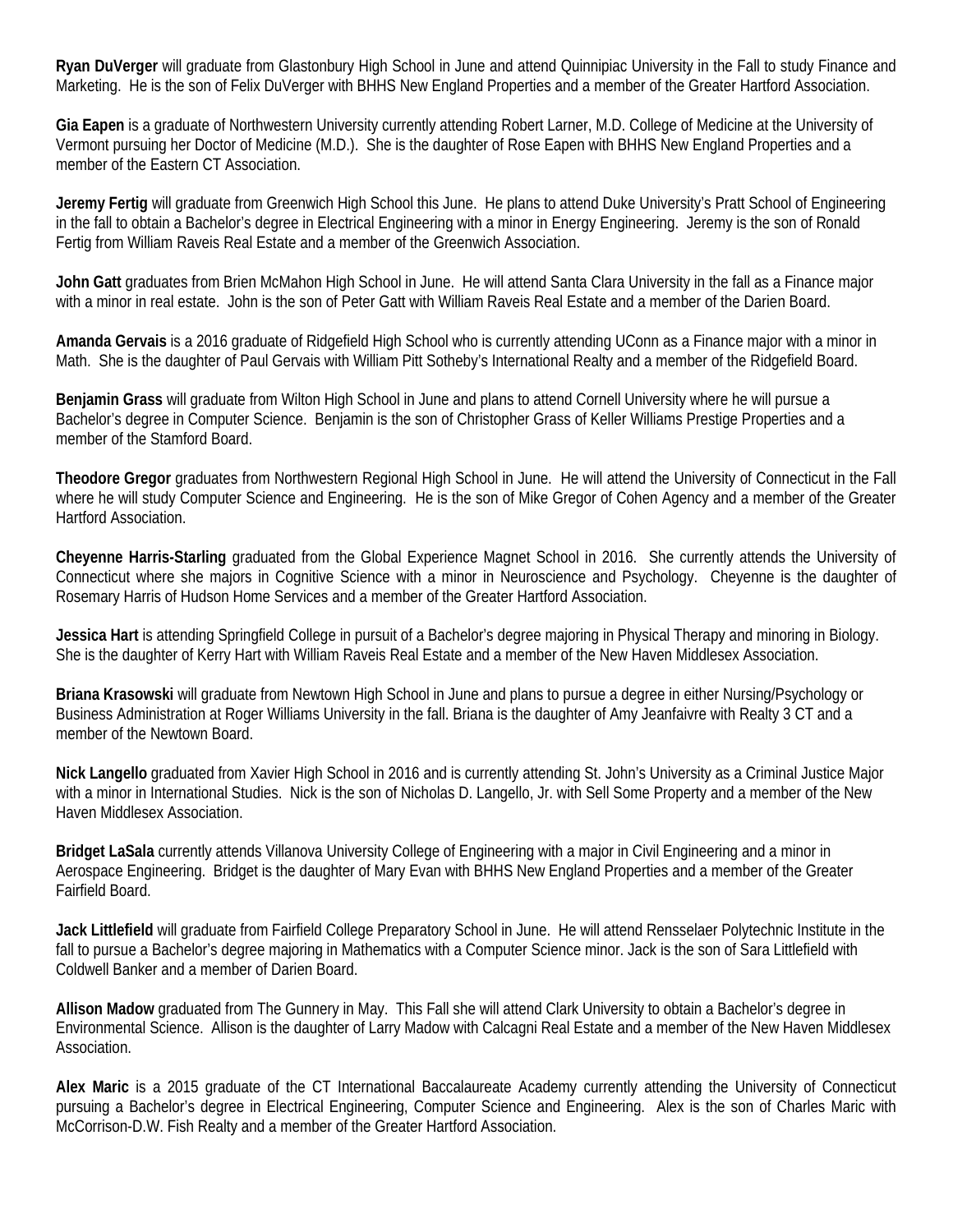**MaryKate Marshall** attends Bryant University pursuing a Bachelor's degree in Finance, Global Supply Chain Management and Applied Analytics. MaryKate is the daughter of Patricia Marshall with Genovali Realty and a member of the New Haven Middlesex Association.

**Natalie Miranda** will graduate from Trumbull High School this June. She plans to attend Quinnipiac University in the fall majoring in Biochemistry. Natalie is the daughter of Yordan Miranda with Coldwell Banker and a member of the Bridgeport Board.

**Amy Mistri** graduates from Kingswood Oxford School in June. She will attend John Hopkins University in the Fall where she plans to major in Molecular and Cellular Biology. Amy is the daughter of Kamlesh Mistri of Century 21 All Points Realty and a member of the Greater Hartford Association.

**Caitlin Mobley** graduated from Darien High School in 2015 and is currently enrolled as a Psychology major pursuing her Bachelor's degree at the University of Connecticut. She is the daughter of Patricia Whitehead with Coldwell Banker and a member of the Darien Board.

**Leah Newmyer** attends the University of North Carolina Wilmington in pursuit of a Bachelor's degree in Clinical Research with a Biology minor. She is the daughter of Anne Newmyer with Keller Williams Realty and a member of the Greater Hartford Association.

**Taylor Nowak** is attending Worcester Polytechnic Institute, having graduated from Granby Memorial High School in 2018. She is majoring in Mechanical Engineering with a Material Science minor. Taylor is the daughter of Peter Nowak of Green Realty Group and a member of the Greater Hartford Association.

**Benjamin Papsun** attends Vassar College as an English Major with an Analytic Philosophy & Music Composition minor. He is the son of Albert Papsun with William Raveis Real Estate and a member of the New Haven Middlesex Association.

**Lucy Pellegrino** graduates from Cheshire High School in June. She will attend the University of Maryland to study Biology or Animal Science. She is the daughter of Donna Pellegrino with Calcagni Real Estate and a member of the New Haven Middlesex Association.

**Emma Schaale** is a 2017 graduate of Greenwich High School who is currently attending the University of Rochester pursuing her Bachelor's degree in Digital Media Studies. She is the daughter of Yuka Kominami with Sotheby's International Realty and a member of the Greenwich Association.

**Thomas Shea** graduated from Wooster School last June and currently attends Hobart and William Smith Colleges pursuing a Bachelor's Degree in Emergency Studies/Public Policy and Environmental Studies. He is the son of Caroline Shea with Camelot Real Estate and a member of the Mid Fairfield County Association.

**Matthew Sniffen** will graduate in May from UConn's College of Agriculture with a degree in applied and resource economics. He will attend an accelerated Master's program at UConn in the fall in the field of Agricultural Education. Matthew is the son of John Sniffen with Sotheby's and a member of the Litchfield County Board.

**Anthony Spica** is a 2019 graduate of Granby Memorial High School and will attend the University of California at Berkeley in the Fall where he plans to major in Sociology. Anthony is the son of Pamela Spica with Coldwell Banker Residential Brokerage and a member of the Greater Hartford Association.

**Morgan Tienken** is a 2016 graduate of Darien High School who is attending Colgate University in pursuit of a Bachelor's Degree in Chemistry/Economics. She is the daughter of Janine Tienken with Houlihan Lawrence and a member of the Darien Board.

**Elizabeth Triana** will graduate from Woodland Regional High School in June. She is attending SUNY Oswego in the Fall pursuing her Bachelor's degree in Zoology. Lizzie is the daughter of John Triana with Pearce Real Estate and a member of the New Haven Middlesex Association.

**Jennifer Triana** currently attends the University of Maine where she is majoring in Biomedical Engineering. She is the daughter of John Triana with Pearce Real Estate and a member of the New Haven Middlesex Association.

**Miles Tullo** graduates from Ridgefield High School in June. He will attend the University of Michigan in the Fall majoring in Accounting. Miles is the son of Jane Tullo with Neumann Real Estate and a member of the Ridgefield Board.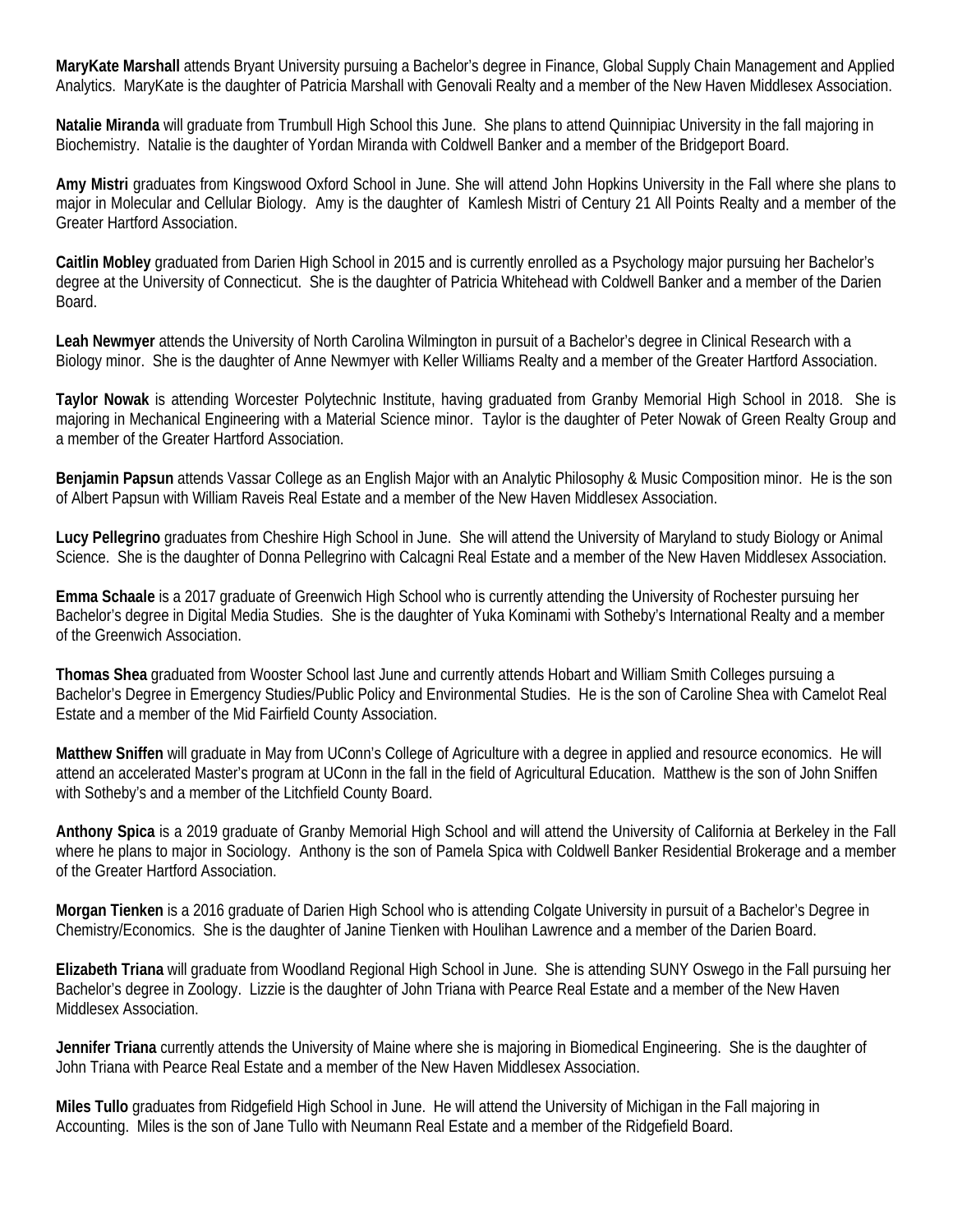**Jared Tuttle** is a 2017 graduate of Greenwich High School currently attending the University of Michigan Ann Arbor in pursuit of a Bachelor's degree studying Finance with an emphasis in data analytics. He is the son of Jarah Tuttle with Newbridge International Realty LLC and a member of the Stamford Board.

**Gianna Viele** will graduate from Waterbury Arts Magnet School this June. She will attend Worcester Polytechnic Institute in the fall majoring in Architectural Engineering. Gianna is the daughter of Kenneth Viele, Jr. with Coldwell Banker and a member of the Greater Waterbury Board.

**Sarah Viele** attends Quinnipiac University in pursuit of her Bachelor's degree in Health Science Studies with a Pre-Medical Designation. Sarah is the daughter of Kenneth Viele, Jr. with Coldwell Banker and a member of the Greater Waterbury Board.

**Derek Wang** graduates from Greenwich High School in June and will attend Emory University in the fall. He is the son of George Wang with Park Allyn Realty Associates and a member of the Greenwich Association.

**Sondra Whited** graduated from Glastonbury High School in 2018. She is currently attending Florida State University to obtain a Bachelor's degree in Elementary Education. Sondra is the daughter of Amy Whited with William Raveis Real Estate and a member of the Greater Hartford Association.

**John Woolley** graduated from Rocky Hill High School last year and currently attends Georgetown University working towards a Bachelor's degree in Government. John is the son of Karen Woolley with Agnelli Real Estate and a member of the Greater Hartford Association.

**Shane Young** is a 2017 graduate of South Windsor High School who is currently attending the University of Connecticut where he is pursuing a Finance and Economics Double Major with a Minor in Africana Studies. He is the son of Shanyelle Young of S. Young Realty & Associates and a member of the Greater Hartford Association.

**Nicole Zalewski** graduated from Vinal Technical High School in 2018 and currently attends Utica College majoring in Construction Management. Nicole is the daughter of Cheryl Zalewski with EXP Realty of Connecticut and a member of the Greater Hartford Association.

**Bailey Zettergren** will graduate from Coginchaug Regional High School in June. She will attend the University of Connecticut in the Fall to obtain a Bachelor's degree in Health Sciences. Bailey is the daughter of Kevin Zettergren with William Raveis Real Estate and a member of the Greater Hartford Association.



**FRANK GREEN BOB KIMBALL LARRY STORY** 

*The Foundation is pleased to highlight scholarships awarded yearly in honor of CT REALTORS® Past Presidents who have recently passed away. Three applicants have been selected to receive this year's tribute scholarships in memory of 1995 Past President Frank Green from the Stamford Board of REALTORS®, 2012 Past President Bob Kimball from the Eastern CT Association of REALTORS® and 1996 Past President Larry Story from the New Canaan Board of REALTORS®.* 

## **Frank Green Tribute Scholarship**

**Kevin Zyskowski** graduates from Westhill High School this June. He will attend Northeastern University in the fall to pursue a degree in Computer Science. Kevin is the son of Zdzislaw (Ziggy) Zyskowski from BHHS New England Properties and a member of the Stamford Board.